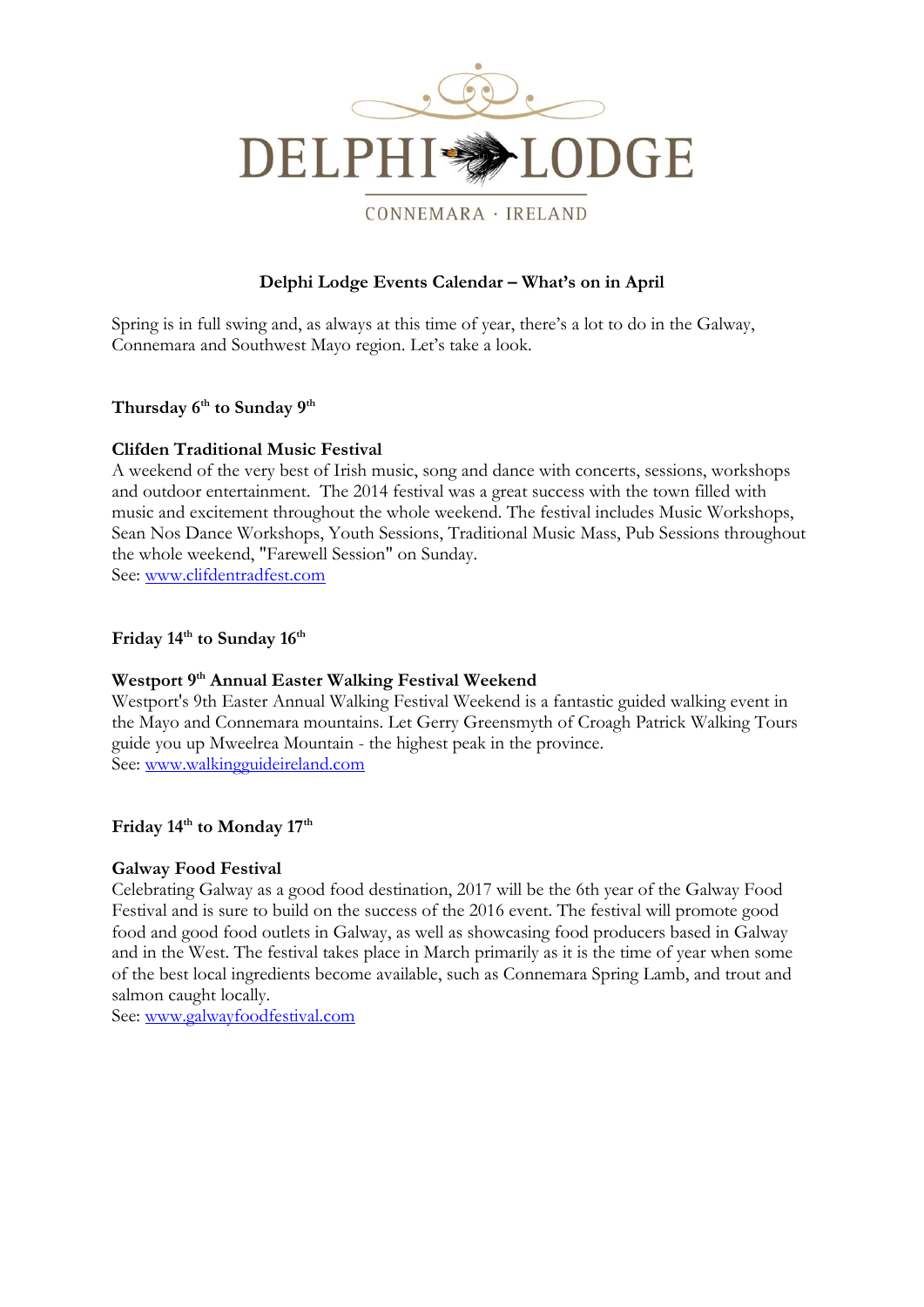## **Saturday 15th**

# **Cleasathon Inis Óirr**

Cleasathon consists of a 16km, 10km or 5km road runs on Inis Oirr, the smallest and arguably most beautiful of the 3 Aran Islands. One of the three events is a new 16km adventure route, run over very rough terrain of rocks and boulders. The second 10km hilly route provides a significant challenge while the 5km is a little more manageable with a downhill finish. All three running events showcase the amazing scenery of the island. See: [www.cleasathon-inisoirr.info](http://www.cleasathon-inisoirr.info/)

# **Saturday 15th & Sunday 16th**

## **Rás Chonamara**

Rás Chonamara is a cycling race that takes place every year during the Easter Bank Holiday weekend. It cuts right through the heart of Connemara and takes in great scenic beauty over the two days.

See: [www.raschonamara.ie](http://www.raschonamara.ie/)

## **Tuesday 18th to Sunday 23rd**

## **Galway Theatre Festival**

The Galway Theatre Festival, now in its  $9<sup>th</sup>$  year, will take place throughout the city with the inclusion of more venues than before including An Taibhdhearc, Druid Lane Theatre, the Town Hall Theatre, and of course, the Nuns Island Theatre. Galway theatre companies feature heavily in the programme with Blue Teapot, Mephisto, Fregoli, Moonfish, and Vagabond all involved. See: [www.galwaytheatrefestival.com](http://www.galwaytheatrefestival.com/)

## **Sunday 23rd**

## **Connemara International Marathon 2017**

2017 is the 16th Connemara Marathon comprising of a Half Marathon, a Full Marathon and a 39.3 mile Ultra Marathon. Book early to avoid disappointment. See: [www.connemaramarathon.com](http://www.connemaramarathon.com/)

## **The Western Lakes and Atlantic Challenge (WLAC)**

The Western Lakes and Atlantic Challenge (WLAC) is a fun and challenging sportive cycling event with a short fun cycle for the family and a long distance cycle for the endurance athlete. The distance cycles have 144km and 100km options starting in Salthill Knocknacarra GAA club. See: [www.wiac.ie](http://www.wiac.ie/)